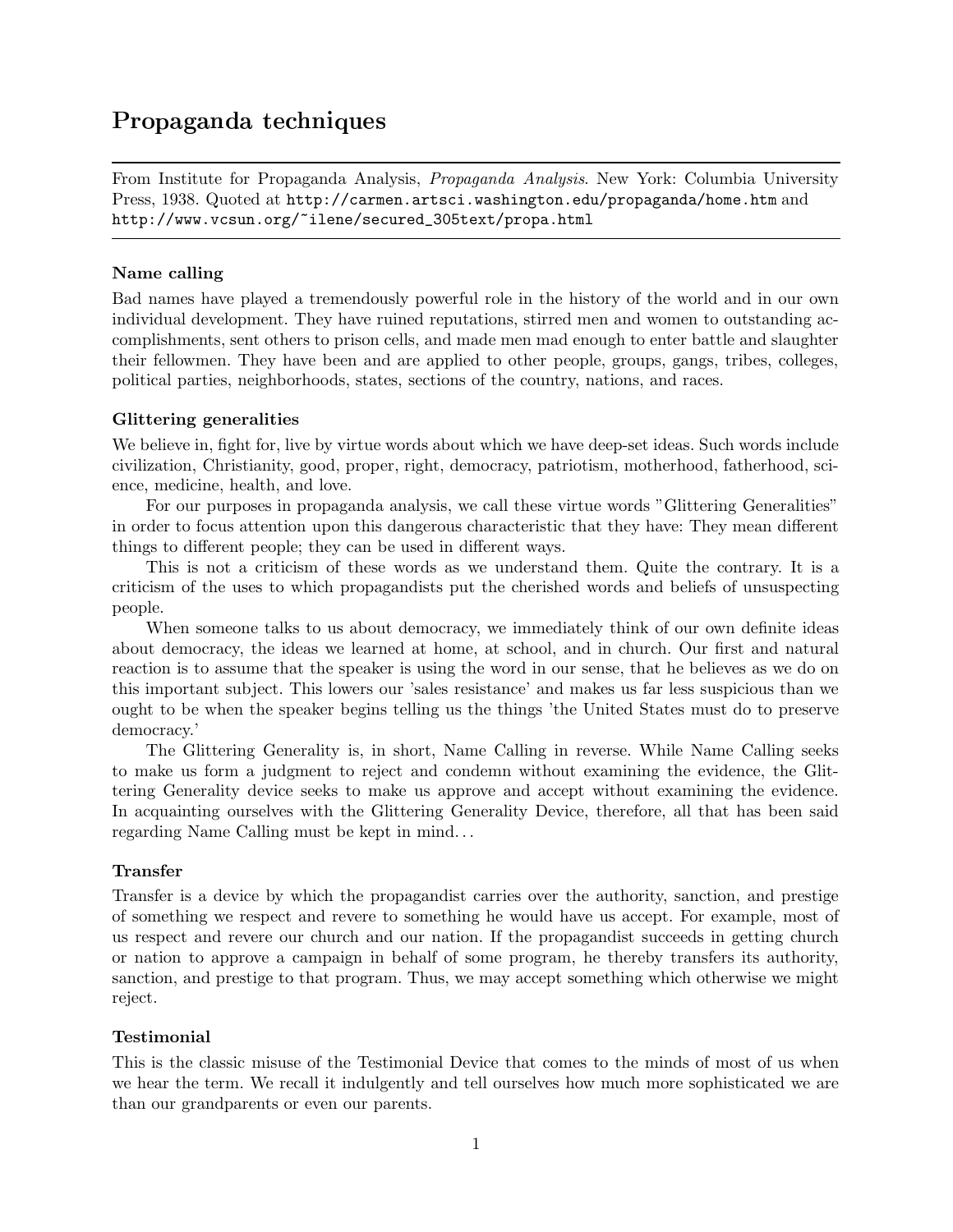With our next breath, we begin a sentence, 'The Times said,' 'John L. Lewis said...,' 'Herbert Hoover said...', 'The President said...', 'My doctor said...,' 'Our minister said...' Some of these Testimonials may merely give greater emphasis to a legitimate and accurate idea, a fair use of the device; others, however, may represent the sugar-coating of a distortion, a falsehood, a misunderstood notion, an anti-social suggestion. . .

## Plain folks

"Plain Folks" is a device used by politicians, labor leaders, businessmen, and even by ministers and educators to win our confidence by appearing to be people like ourselves–"just plain folks among the neighbors." In election years especially do candidates show their devotion to little children and the common, homey things of life. They have front porch campaigns. For the newspapermen they raid the kitchen cupboard, finding there some of the good wife's apple pie. They go to country picnics; they attend service at the old frame church; they pitch hay and go fishing; they show their belief in home and mother. In short, they would win our votes by showing that they're just as common as the rest of us–"just plain folks"–and, therefore, wise and good. Businessmen often are "plain folks" with the factory hands. Even distillers use the device. "It's our family's whiskey, neighbor; and neighbor, it's your price."

### Card stacking

"Card Stacking" is a device in which the propagandist employs all the arts of deception to win our support for himself, his group, nation, race, policy, practice, belief, or ideal. He stacks the cards against the truth. He uses under-emphasis and over-emphasis to dodge issues and evade facts. He resorts to lies, censorship and distortion. He omits facts. He offers false testimony. He creates a smoke screen of clamor by raising a new issue when he wants an embarrassing matter forgotten. He draws a red herring across the trail to confuse and divert those in quest of facts he does not want revealed. He makes the unreal appear real and the real appear unreal. He lets half-truth masquerade as truth. By the Card Stacking device, a mediocre candidate, through the "build-up," is made to appear an intellectual titan; an ordinary prize fighter, a probable world champion; a worthless patent medicine, a beneficent cure. By means of this device propagandists would convince us that a ruthless war of aggression is a crusade for righteousness. Some member nations of the Non-Intervention Committee send their troops to intervene in Spain. Card Stacking employs sham, hypocrisy, effrontery.

### Bandwagon

The propagandist hires a hall, rents radio stations, fills a great stadium, marches a million or at least a lot of men in a parade. He employs symbols, colors, music, movement, all the dramatic arts. He gets us to write letters, to send telegrams, to contribute to his cause. He appeals to the desire, common to most of us, to follow the crowd. Because he wants us to follow the crowd in masses, he directs his appeal to groups held together already by common ties, ties of nationality, religion, race, sex, vocation. Thus propagandists campaigning for or against a program will appeal to us as Catholics, Protestants, or Jews...as farmers or as school teachers; as housewives or as miners.

With the aid of all the other propaganda devices, all of the artifices of flattery are used to harness the fears and hatreds, prejudices and biases, convictions and ideals common to a group. Thus is emotion made to push and pull us as members of a group onto a Band Wagon.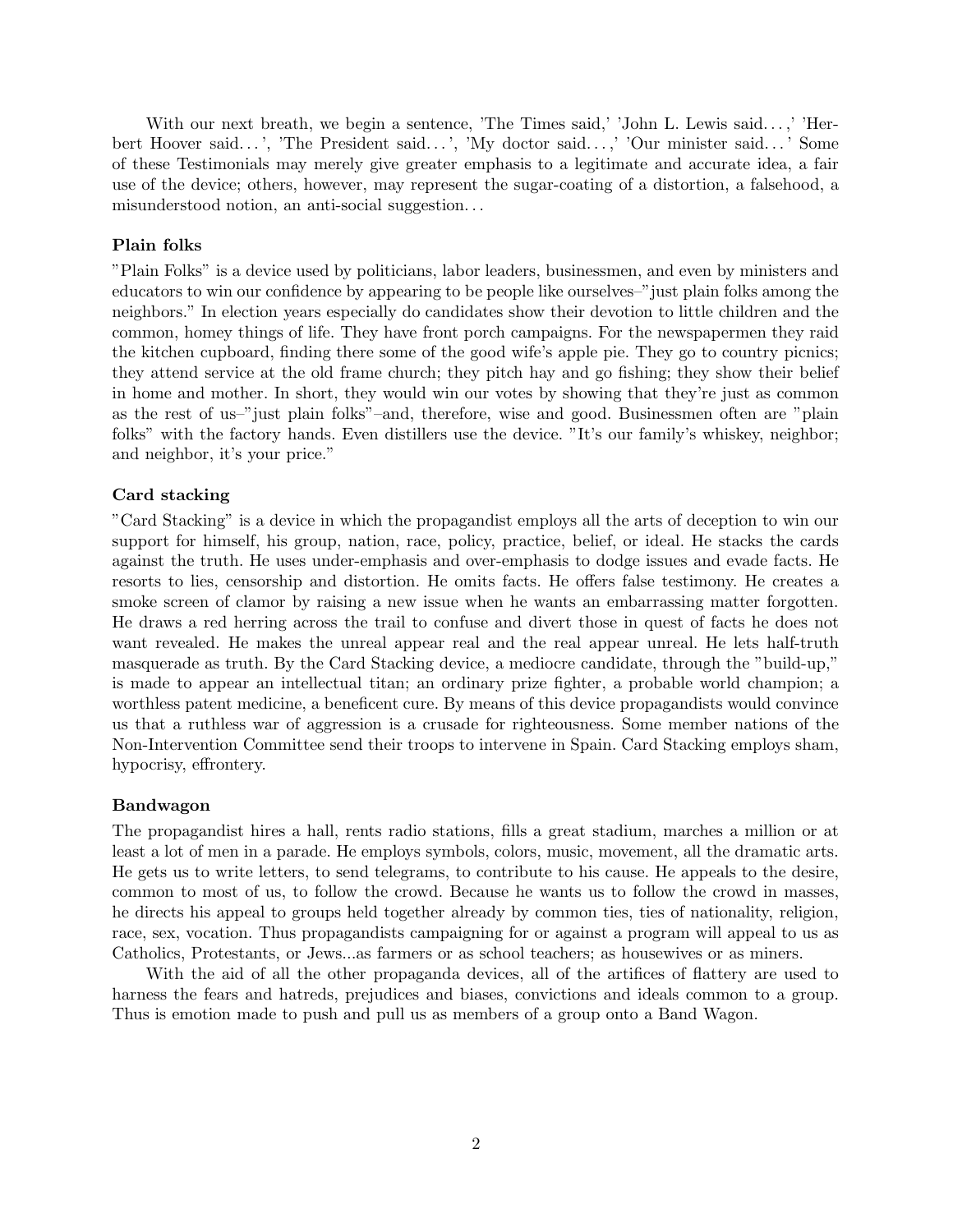## Action of Second Continental Congress, July 4, 1776

The unanimous Declaration of the thirteen United States of America

WHEN in the Course of human Events, it becomes necessary for one People to dissolve the Political Bands which have connected them with another, and to assume among the Powers of the Earth, the separate and equal Station to which the Laws of Nature and of Nature's God entitle them, a decent Respect to the Opinions of Mankind requires that they should declare the causes which impel them to the Separation.

WE hold these Truths to be self-evident, that all Men are created equal, that they are endowed by their Creator with certain unalienable Rights, that among these are Life, Liberty and the Pursuit of Happiness – That to secure these Rights, Governments are instituted among Men, deriving their just Powers from the Consent of the Governed, that whenever any Form of Government becomes destructive of these Ends, it is the Right of the People to alter or to abolish it, and to institute new Government, laying its Foundation on such Principles, and organizing its Powers in such Form, as to them shall seem most likely to effect their Safety and Happiness. Prudence, indeed, will dictate that Governments long established should not be changed for light and transient Causes; and accordingly all Experience hath shewn, that Mankind are more disposed to suffer, while Evils are sufferable, than to right themselves by abolishing the Forms to which they are accustomed. But when a long Train of Abuses and Usurpations, pursuing invariably the same Object, evinces a Design to reduce them under absolute Despotism, it is their Right, it is their Duty, to throw off such Government, and to provide new Guards for their future Security. Such has been the patient Sufferance of these Colonies; and such is now the Necessity which constrains them to alter their former Systems of Government. The History of the present King of Great- Britain is a History of repeated Injuries and Usurpations, all having in direct Object the Establishment of an absolute Tyranny over these States. To prove this, let Facts be submitted to a candid World.

HE has refused his Assent to Laws, the most wholesome and necessary for the public Good.

HE has forbidden his Governors to pass Laws of immediate and pressing Importance, unless suspended in their Operation till his Assent should be obtained; and when so suspended, he has utterly neglected to attend to them.

HE has refused to pass other Laws for the Accommodation of large Districts of People, unless those People would relinquish the Right of Representation in the Legislature, a Right inestimable to them, and formidable to Tyrants only.

HE has called together Legislative Bodies at Places unusual, uncomfortable, and distant from the Depository of their public Records, for the sole Purpose of fatiguing them into Compliance with his Measures.

HE has dissolved Representative Houses repeatedly, for opposing with manly Firmness his Invasions on the Rights of the People.

HE has refused for a long Time, after such Dissolutions, to cause others to be elected; whereby the Legislative Powers, incapable of the Annihilation, have returned to the People at large for their exercise; the State remaining in the mean time exposed to all the Dangers of Invasion from without, and the Convulsions within.

HE has endeavoured to prevent the Population of these States; for that Purpose obstructing the Laws for Naturalization of Foreigners; refusing to pass others to encourage their Migrations hither, and raising the Conditions of new Appropriations of Lands.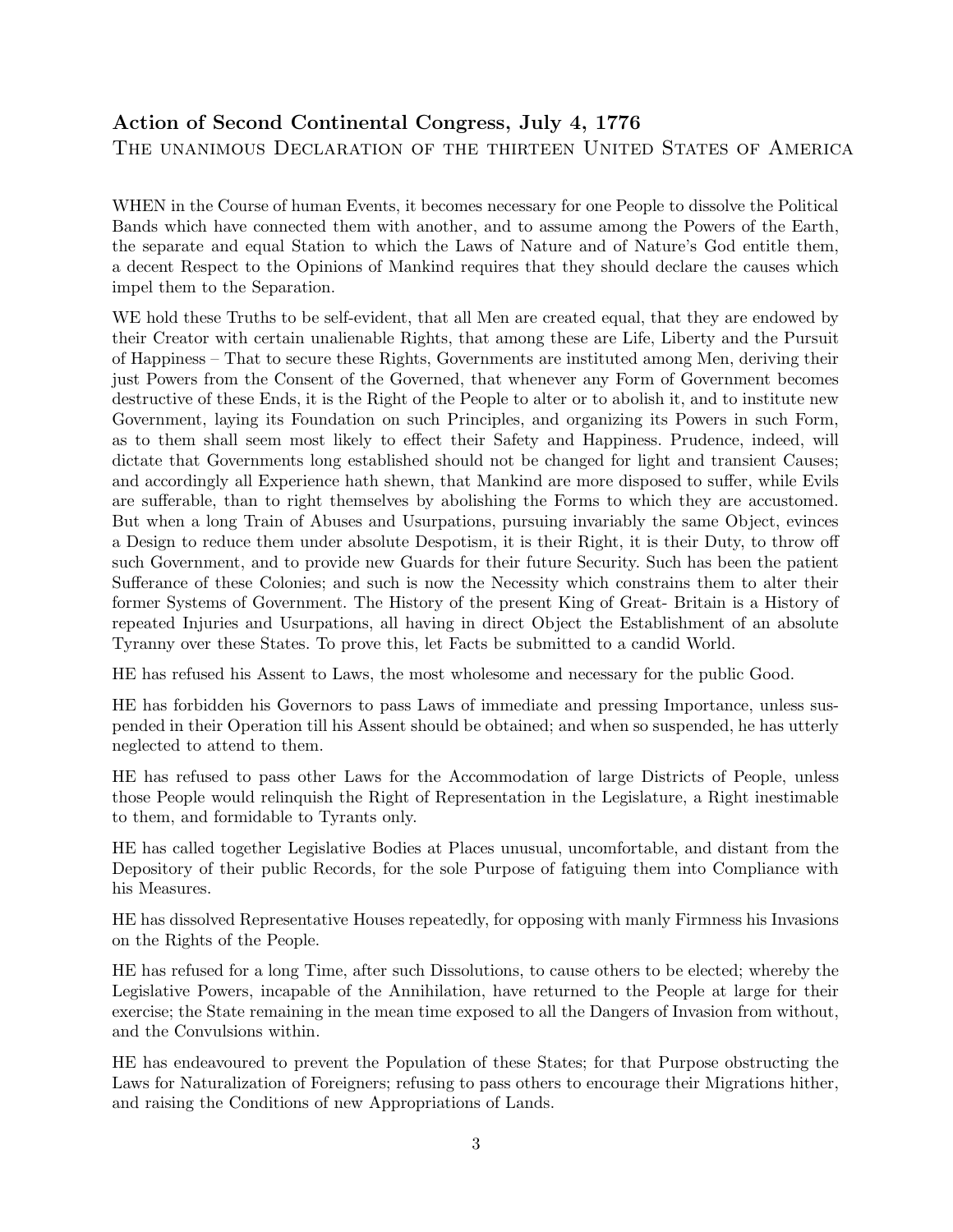HE has obstructed the Administration of Justice, by refusing his Assent to Laws for establishing Judiciary Powers.

HE has made Judges dependent on his Will alone, for the Tenure of their Offices, and the Amount and Payment of their Salaries.

HE has erected a Multitude of new Offices, and sent hither Swarms of Officers to harrass our People, and eat out their Substance.

HE has kept among us, in Times of Peace, Standing Armies, without the consent of our Legislatures.

HE has affected to render the Military independent of and superior to the Civil Power.

HE has combined with others to subject us to a Jurisdiction foreign to our Constitution, and unacknowledged by our Laws; giving his Assent to their Acts of pretended Legislation:

FOR quartering large Bodies of Armed Troops among us;

FOR protecting them, by a mock Trial, from Punishment for any Murders which they should commit on the Inhabitants of these States:

FOR cutting off our Trade with all Parts of the World:

FOR imposing Taxes on us without our Consent:

FOR depriving us, in many Cases, of the Benefits of Trial by Jury:

FOR transporting us beyond Seas to be tried for pretended Offences:

FOR abolishing the free System of English Laws in a neighbouring Province, establishing therein an arbitrary Government, and enlarging its Boundaries, so as to render it at once an Example and fit Instrument for introducing the same absolute Rules into these Colonies:

FOR taking away our Charters, abolishing our most valuable Laws, and altering fundamentally the Forms of our Governments:

FOR suspending our own Legislatures, and declaring themselves invested with Power to legislate for us in all Cases whatsoever.

HE has abdicated Government here, by declaring us out of his Protection and waging War against us.

HE has plundered our Seas, ravaged our Coasts, burnt our Towns, and destroyed the Lives of our People.

HE is, at this Time, transporting large Armies of foreign Mercenaries to compleat the Works of Death, Desolation, and Tyranny, already begun with circumstances of Cruelty and Perfidy, scarcely paralleled in the most barbarous Ages, and totally unworthy the Head of a civilized Nation.

HE has constrained our fellow Citizens taken Captive on the high Seas to bear Arms against their Country, to become the Executioners of their Friends and Brethren, or to fall themselves by their Hands.

HE has excited domestic Insurrections amongst us, and has endeavoured to bring on the Inhabitants of our Frontiers, the merciless Indian Savages, whose known Rule of Warfare, is an undistinguished Destruction, of all Ages, Sexes and Conditions.

IN every stage of these Oppressions we have Petitioned for Redress in the most humble Terms: Our repeated Petitions have been answered only by repeated Injury. A Prince, whose Character is thus marked by every act which may define a Tyrant, is unfit to be the Ruler of a free People.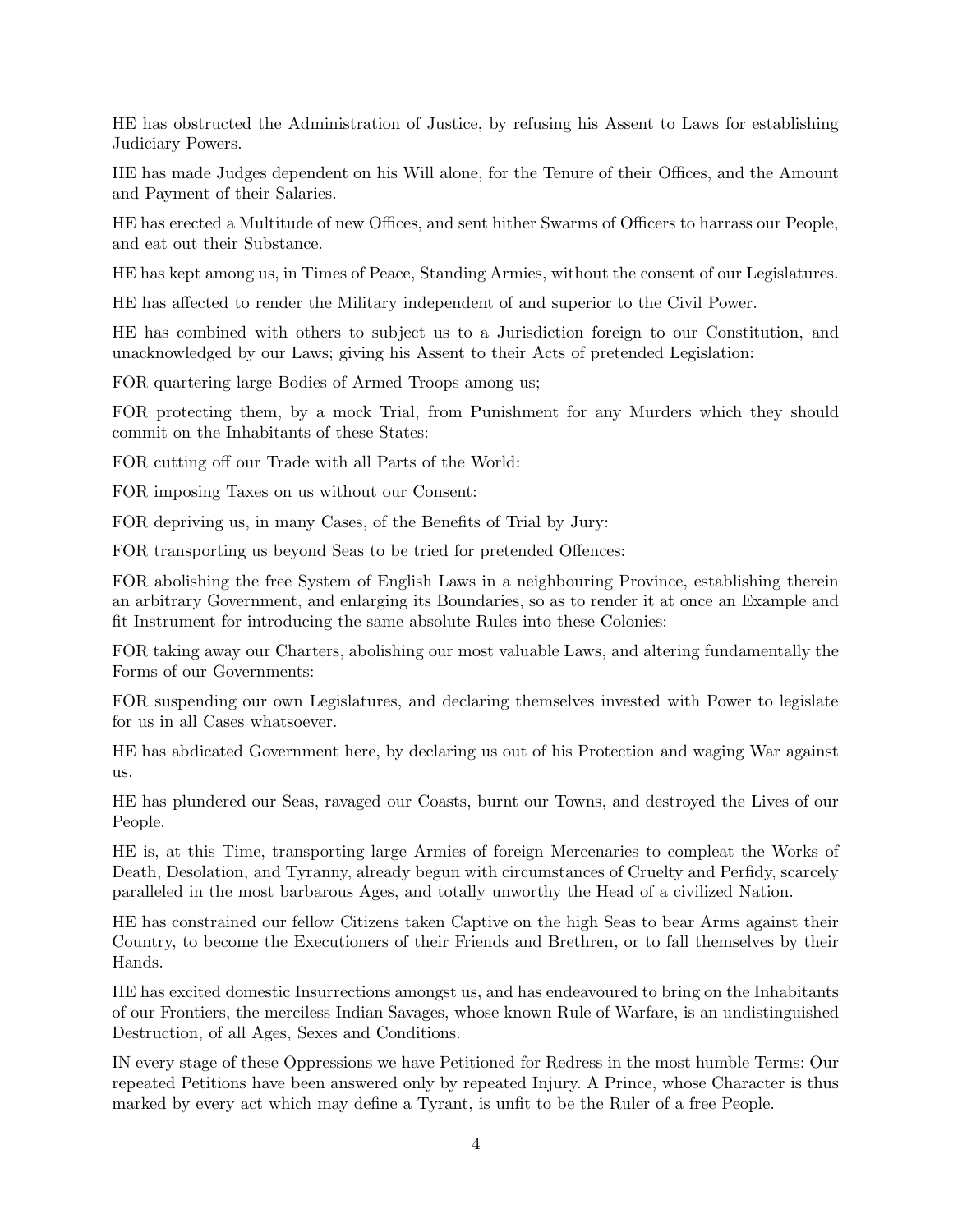NOR have we been wanting in Attentions to our British Brethren. We have warned them from Time to Time of Attempts by their Legislature to extend an unwarrantable Jurisdiction over us. We have reminded them of the Circumstances of our Emigration and Settlement here. We have appealed to their native Justice and Magnanimity, and we have conjured them by the Ties of our common Kindred to disavow these Usurpations, which, would inevitably interrupt our Connections and Correspondence. They too have been deaf to the Voice of Justice and of Consanguinity. We must, therefore, acquiesce in the Necessity, which denounces our Separation, and hold them, as we hold the rest of Mankind, Enemies in War, in Peace, Friends.

WE, therefore, the Representatives of the UNITED STATES OF AMERICA, in GENERAL CON-GRESS, Assembled, appealing to the Supreme Judge of the World for the Rectitude of our Intentions, do, in the Name, and by Authority of the good People of these Colonies, solemnly Publish and Declare, That these United Colonies are, and of Right ought to be, FREE AND INDEPENDENT STATES; that they are absolved from all Allegiance to the British Crown, and that all political Connection between them and the State of Great-Britain, is and ought to be totally dissolved; and that as FREE AND INDEPENDENT STATES, they have full Power to levy War, conclude Peace, contract Alliances, establish Commerce, and to do all other Acts and Things which INDEPEN-DENT STATES may of right do. And for the support of this Declaration, with a firm Reliance on the Protection of divine Providence, we mutually pledge to each other our Lives, our Fortunes, and our sacred Honor.

John Hancock.

GEORGIA, Button Gwinnett, Lyman Hall, Geo. Walton.

NORTH-CAROLINA, Wm. Hooper, Joseph Hewes, John Penn.

SOUTH-CAROLINA, Edward Rutledge, Thos Heyward, junr., Thomas Lynch, junr., Arthur Middleton.

MARYLAND, Samuel Chase, Wm. Paca, Thos. Stone, Charles Carroll, of Carrollton.

VIRGINIA, George Wythe, Richard Henry Lee, Ths. Jefferson, Benja. Harrison, Thos. Nelson, jr., Francis Lightfoot Lee, Carter Braxton.

PENNSYLVANIA, Robt. Morris, Benjamin Rush, Benja. Franklin, John Morton, Geo. Clymer, Jas. Smith, Geo. Taylor, James Wilson, Geo. Ross.

DELAWARE, Caesar Rodney, Geo. Read.

NEW-YORK, Wm. Floyd, Phil. Livingston, Frank Lewis, Lewis Morris.

NEW-JERSEY, Richd. Stockton, Jno. Witherspoon, Fras. Hopkinson, John Hart, Abra. Clark.

NEW-HAMPSHIRE, Josiah Bartlett, Wm. Whipple, Matthew Thornton.

MASSACHUSETTS-BAY, Saml. Adams, John Adams, Robt. Treat Paine, Elbridge Gerry.

RHODE-ISLAND AND PROVIDENCE, C. Step. Hopkins, William Ellery.

CONNECTICUT, Roger Sherman, Saml. Huntington, Wm. Williams, Oliver Wolcott.

IN CONGRESS, JANUARY 18, 1777.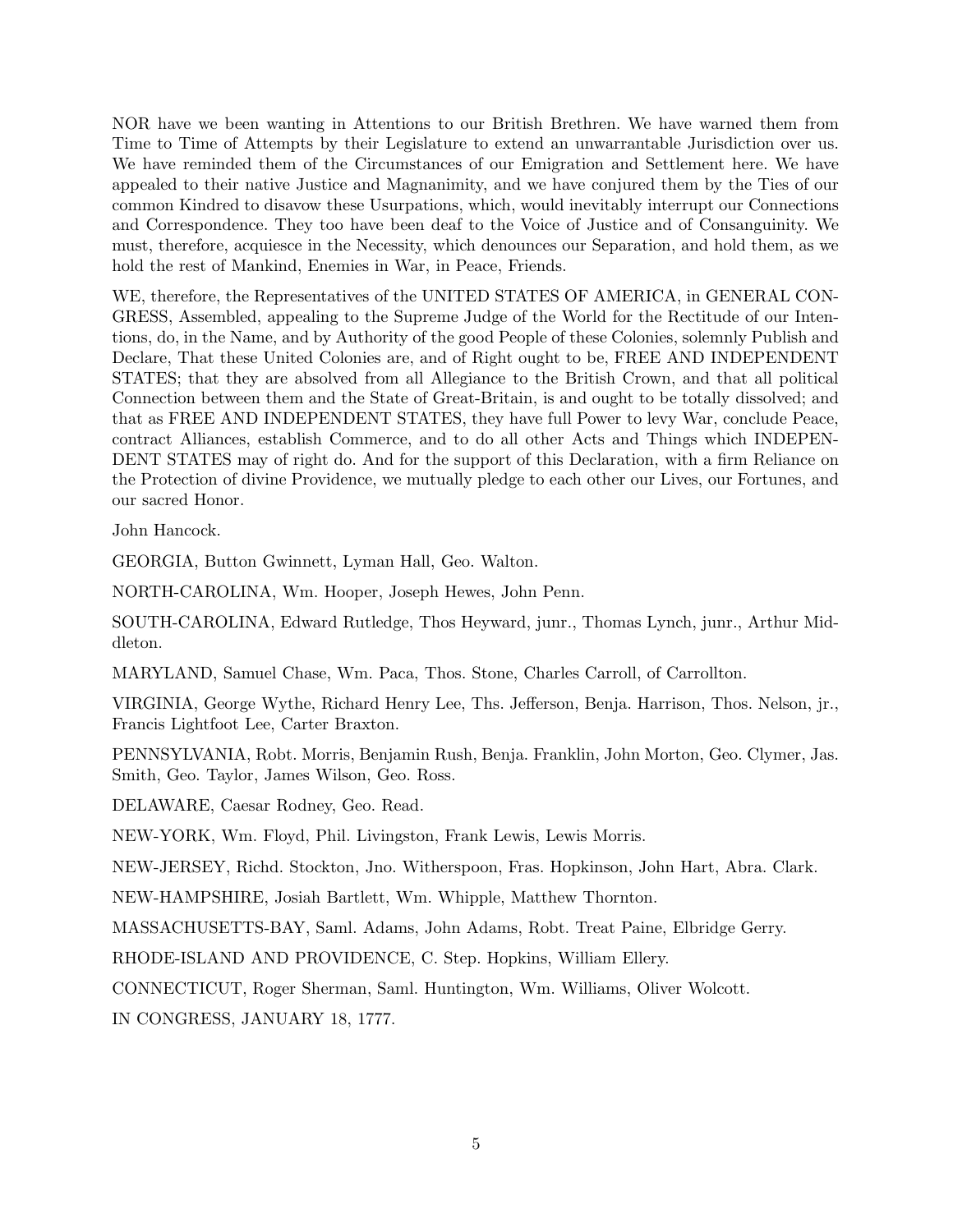Washington Post / 11 Apr 1999, p. A01 / Serbs' Offensive Was Meticulously Planned / By R. Jeffrey Smith; William Drozdiak, Washington Post Foreign Service

After lingering beneath a Rembrandt painting in the Belgrade presidential palace, Yugoslav Gen. Momcilo Perisic quietly pulled aside NATO's two top generals, Wesley K. Clark of the United States and Klaus Naumann of Germany. Ducking into an office, he dismissed his security detail and turned up the volume on a television set to defeat any eavesdropping devices. He had something urgent to say.

It was Oct. 25 of last year at the end of a long, strained day. Clark and Naumann had come to Belgrade to negotiate the terms of Yugoslav troop deployments in Kosovo. But the NATO generals had found President Slobodan Milosevic and his military high command – led by Perisic – brusque and almost carefree in their defiance of the West.

Now Perisic sounded grave, worried: "He said the army was the last democratic institution in the country, and that it would be a disaster if his forces were ever destroyed in a conflict with NATO," Naumann recalled. "He gave the impression that for purely patriotic reasons, he wanted to save the army at all costs." But just weeks later, Perisic was gone – fired by Milosevic in a purge of independent-minded officers. And soon after, Milosevic's new military leaders and his security police would jointly begin laying the groundwork for a secret plan – "Operation Horseshoe" – designed to eradicate a rebel threat in Kosovo and, as it would turn out, radically change the ethnic landscape of the province, even at the cost of certain war with NATO.

In retrospect, many Western analysts see Perisic's firing 4 1/2 months ago as a key turning point on the road to war – and an early, missed clue to Milosevic's intentions. Naumann believes that Perisic was trying to send a signal about the planned Yugoslav operation in Kosovo on that night in October. If so, it would not have been the last such signal – nor the last that NATO failed to interpret accurately. Since NATO bombing began on March 24, more than 40,000 Yugoslav army troops, special police units and uniformed paramilitaries have carried out one of the most ambitiously ruthless military campaigns in Europe in half a century. While virtually ignoring the NATO forces attacking their country, the troops have devastated the ethnic Albanian rebels and civilians whose desire for self rule in Kosovo threatens the internal integrity of Yugoslavia and its dominant republic, Serbia.

New York Times / 11 Apr 1999, p. 1; Foreign desk / Crisis in the Balkans: The overview; Allies expecting 'many more weeks' of air campaign / By Craig R. Whitney

Mr. Milosevic's plan to redraw the ethnic map of the province by driving out most of the people of Albanian ancestry who lived there was put in place in October, according to German Defense Ministry officials.

The operation – code-named "horseshoe," or "potkova" in the Serbian language – was being planned even as Mr. Milosevic was promising to withdraw the police and military forces that had already begun driving Albanians out of their homes, the German Defense Minister, Rudolf Scharping, said in Bonn this week.

"Our analysis of 'Operation Horseshoe' sadly confirms what we had inferred during the negotiations, which is that Milosevic wanted to win time to prepare a systematic deportation," Mr. Scharping said. Already under threat of NATO bombing last fall, Mr. Milosevic agreed in talks in October with Richard C. Holbrooke, the American special envoy to the Balkans, to withdraw the attacking

<sup>.</sup> . .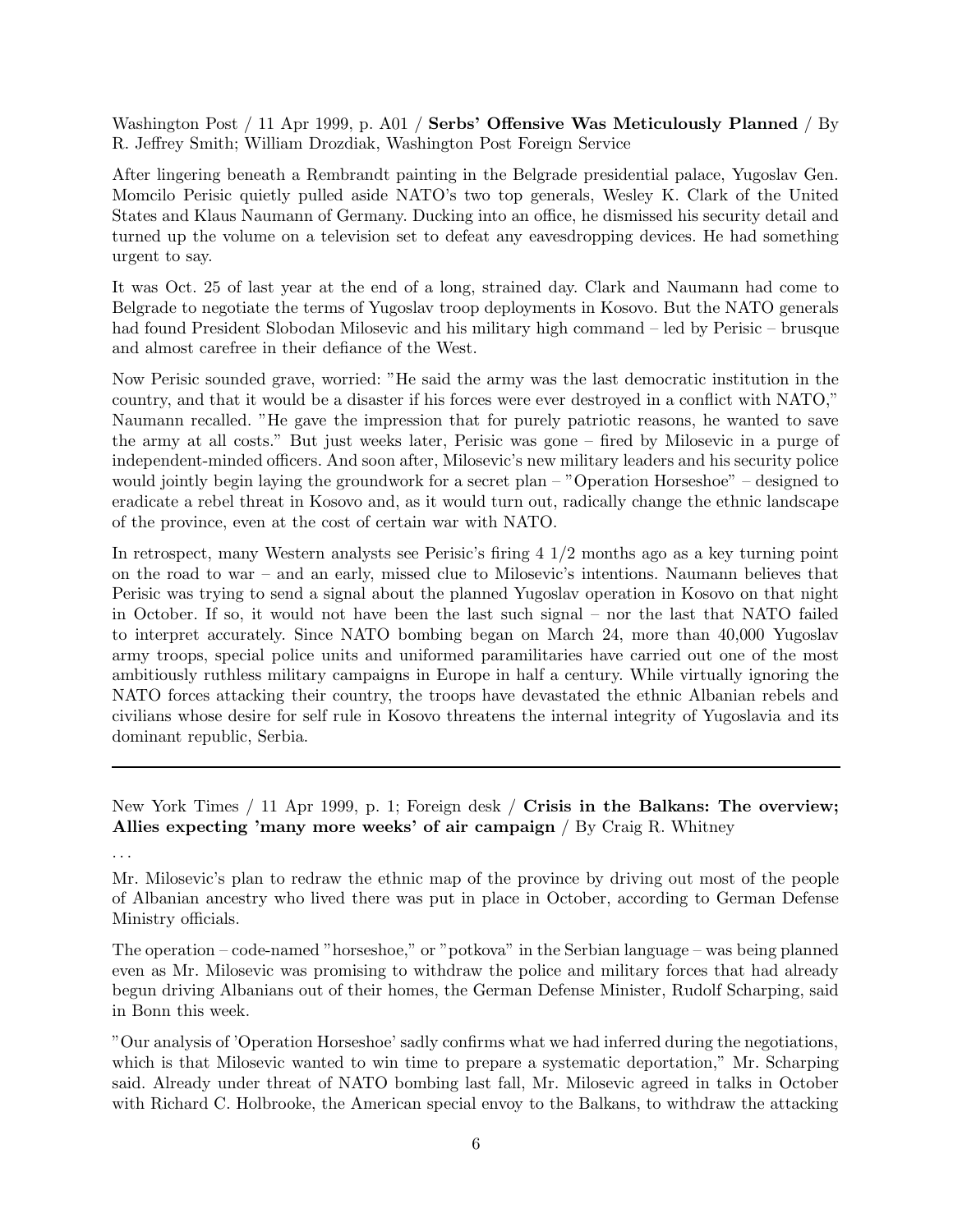Serbian forces. But he would not accept an international peacekeeping force, so Mr. Holbrooke settled for 2,500 unarmed observers from the Organization for Security and Cooperation in Europe.

Those observers were never able to stop continued fighting or to compel Serbian forces to conform to Mr. Milosevic's promises. "The operation began in November of 1998 in Kosovo," Mr. Scharping said. "It shows that, in a certain part of Kosovo, the Yugoslav Army and police planned and then began, between November of 1998 and the beginning of the negotiations in Rambouillet, to expel people." German diplomats said NATO intelligence had observed the military buildup north of Kosovo and inside the province, but had wrongly concluded that it was aimed only at the Kosovo Liberation Army. That group had been fighting for independence but last month accepted proposals for autonomy under Serbian rule, with a NATO peacekeeping force to guarantee it, in the peace plan worked out in talks at Rambouillet castle near Paris.

Mr. Milosevic's refusal to accept that plan or even discuss an international peacekeeping plan was what started NATO bombing on March 24.

. . .

Los Angeles Times / 8 Aug 1999 / p. A1 / Sunday Report; Evidence details systematic plan of killings in Kosovo; As more graves are discovered daily, a Times investigation finds that the terror against ethnic Albanians was premeditated and worse than suspected / by John Daniszewski

. . .

As NATO rained bombs on Yugoslavia, evidence now being collected is showing, a great killing machine was at work here, a premeditated Serbian military-and-police juggernaut that swooped down on almost every city and hamlet in the province, leaving in its wake burned homes, charred bones and mass graves for the ethnic Albanian majority to cry over.

While the Serbian onslaught was happening–amid a war between NATO and Yugoslavia, and amid Belgrade's armed conflict with Kosovo separatists–the overall extent of the massacres could only be speculated on. Now, eight weeks later, the worst fears are being verified. More graves and decomposed remains are being found daily despite the efforts of the killers to conceal corpses by burning and scattering remains. More family members are admitting to themselves that their missing can only have died. More village leaders are approaching war crimes investigators with the simple plea: Come look at our massacre. Slowly, inexorably, the death count mounts.

By putting together physical information from grave sites and testimony of survivors, as well as through visits by the Los Angeles Times to more than 30 locations where killings occurred, the horror of those 2  $1/2$  months is revealed. It becomes clear that a great convulsion of organized, geographically pinpointed killing began with simultaneous attacks across Kosovo hours after NATO airstrikes began, and rarely ebbed until June 12, when the first North Atlantic Treaty Organization peacekeepers arrived.

. . .

Indeed, the German government believes that it has in hand the written blueprint for the whole campaign, put together late last year under the code name "Operation Horseshoe."

It turned over a copy – which it says was obtained from an unidentified country neighboring Yugoslavia – to Arbour in April.

This plan, the Germans believe, was drafted by generals in Belgrade, the Yugoslav and Serbian capital, with the final green light coming directly from Milosevic even before the failed last-minute peace negotiations in February at Rambouillet, France.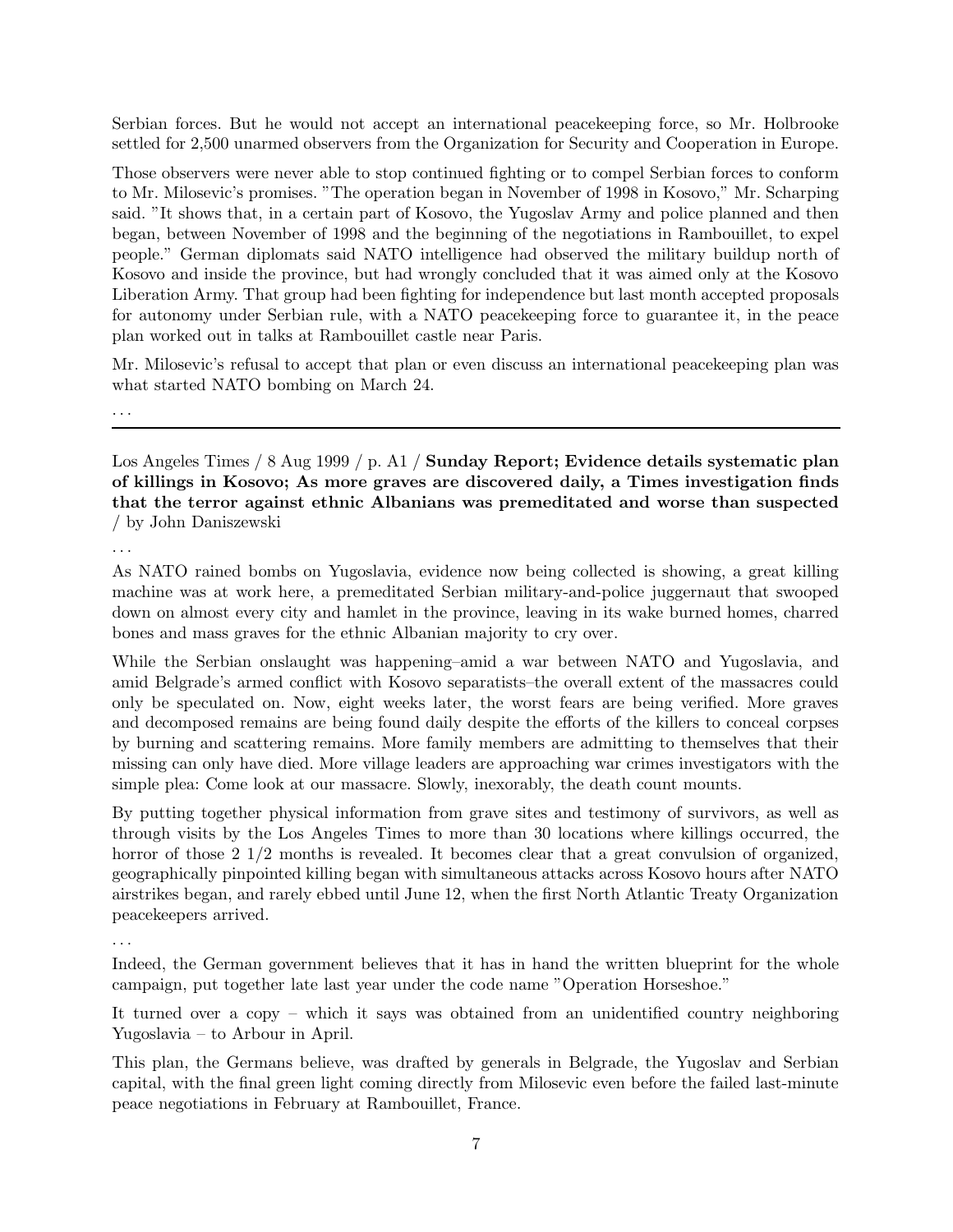Michael Steiner, the chief foreign policy advisor to German Chancellor Gerhard Schroeder, noted a stunning conformity of the expulsions and killings inflicted by Serbs amid the NATO bombardment with the detailed orders in the plan.

"This document proved that these 'ethnic cleansing' measures had been planned during 1998," he asserted.

The CIA declines to discuss the Operation Horseshoe plan, but a senior White House official said that the U.S. government became aware as early as February that Belgrade was getting ready for a major crackdown.

"It became clear to us at Rambouillet that the Serbs were preparing for some form of large-scale offensive," the official said. "The indications were that the VJ Yugoslav army and MUP Interior Ministry police were working close together on this," the official said. "We saw forces being moved into the area, and there were growing indicators they were preparing for some kind of action. I mean, they were going beyond the planning phases. They were mobilizing resources."

Adding to those ominous signs, Milosevic never seemed to take the Rambouillet talks seriously. He sent only low-ranking delegates, with no apparent instructions, who acted like they were on a holiday. "One of their first requests was for manicures," the White House official said. And the delegation consumed well over 100 bottles of wine during the first two weeks of talks, according to a French news agency report.

Times (London) / 2 Apr 2000 / Serbian ethnic cleansing scare was a fake, says general / By John Goetz in Berlin and Tom Walker

A REPORT purporting to show that Belgrade planned the systematic ethnic cleansing of Kosovo's entire Albanian population was faked, a German general has claimed.

The plan, known as Operation Horseshoe, was revealed by Joschka Fischer, the German foreign minister, on April 6 last year, almost two weeks after Nato started bombing Serbia. German public opinion about the Luftwaffe's participation in the airstrikes was divided at the time. Horseshoe or "Potkova", as the Germans said it was known in Belgrade - became a staple of Nato briefings. It was presented as proof that President Slobodan Milosevic of Yugoslavia had long planned the expulsion of Albanians. James Rubin, the American state department spokesman, cited it only last week to justify Nato's bombardment. However, Heinz Loquai, a retired brigadier general, has claimed in a new book on the war that the plan was fabricated from run-of-the-mill Bulgarian intelligence reports.

Loquai, who now works for the Organisation for Security and Co-operation in Europe (OSCE), has accused Rudolf Scharping, the German defence minister, of obscuring the origins of Operation Horseshoe.

"The facts to support its existence are at best terribly meagre," he told The Sunday Times. "I have come to the conclusion that no such operation ever existed. The criticism of the war, which had grown into a fire that was almost out of control, was completely extinguished by Operation Horseshoe."

Scharping reported in his wartime diary that he had received the intelligence report on Horseshoe from Fischer. But according to Die Woche, the German news weekly, the report was a general analysis by a Bulgarian intelligence agency of Serbian behaviour in the war. Loquai has claimed that the German defence ministry turned a vague report from Sofia into a "plan", and even coined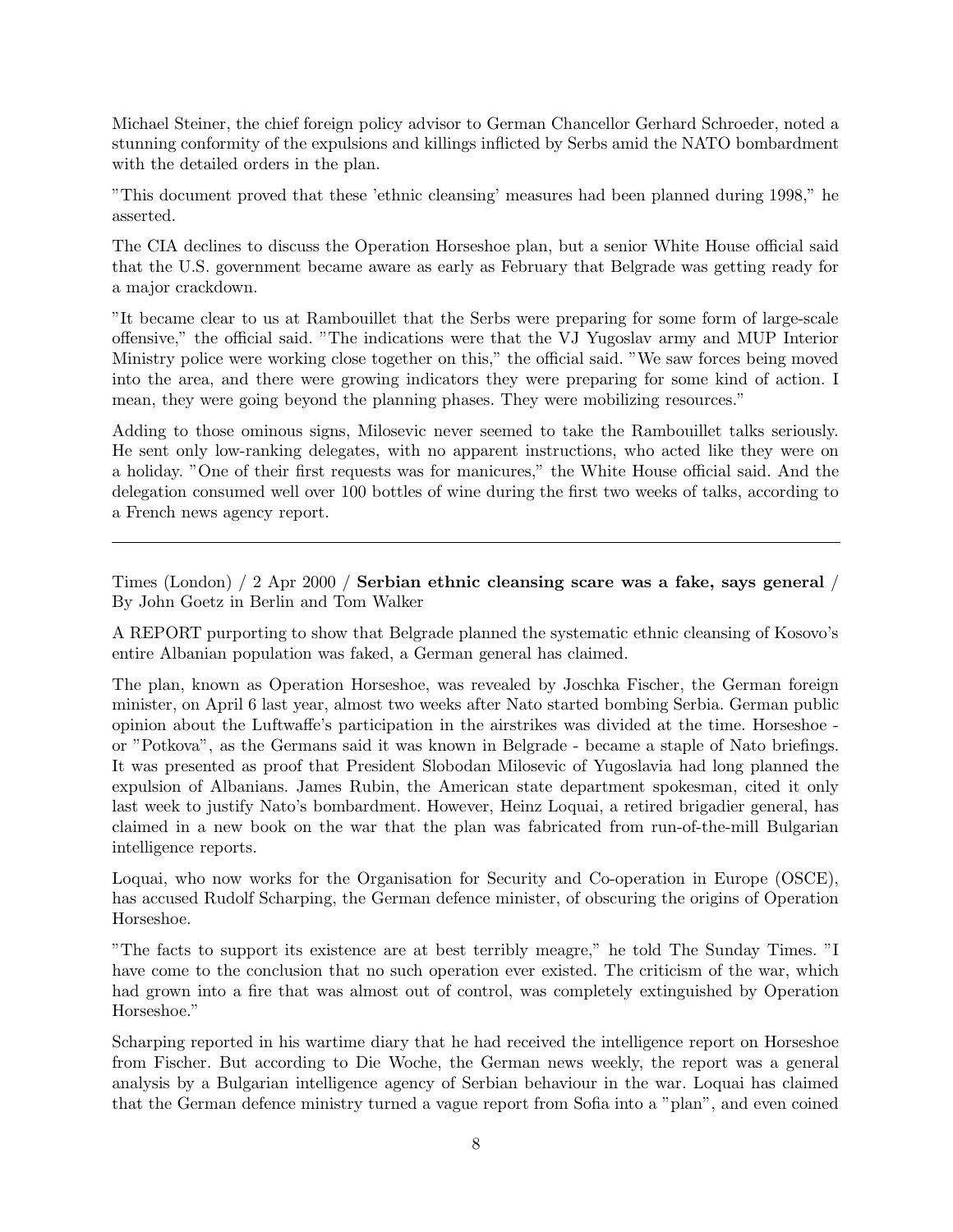the name Horseshoe. Die Woche has reported that maps broadcast around the world as proof of Nato's information were drawn up at the German defence headquarters in Hardthohe.

The Bulgarian report concluded that the goal of the Serbian military was to destroy the Kosovo Liberation Army, and not to expel the entire Albanian population, as was later argued by Scharping and the Nato leadership. Loquai also pointed to a fundamental flaw in the German account: it named the operation Potkova, which is the Croatian word for horseshoe. The Serbian for horseshoe is Potkovica. "A state prosecutor would never think of going to trial with the amount of evidence available to the German defence ministry," said Loquai. Nato sources rejected Loquai's claims, but admitted it was impossible to prove the origins of the Horseshoe story. "There's never any absolute certainty about these things," said one source. "But the idea that there was nothing pre-arranged is counter-intuitive.

"Look at the speed with which the Serbs moved. It was systematic. Until we get into Belgrade and start tearing the files apart, we will never be certain - and that's never going to happen."

In Belgrade, government sources said several Yugoslav army officers had dismissed Operation Horseshoe as part of Nato's propaganda war.